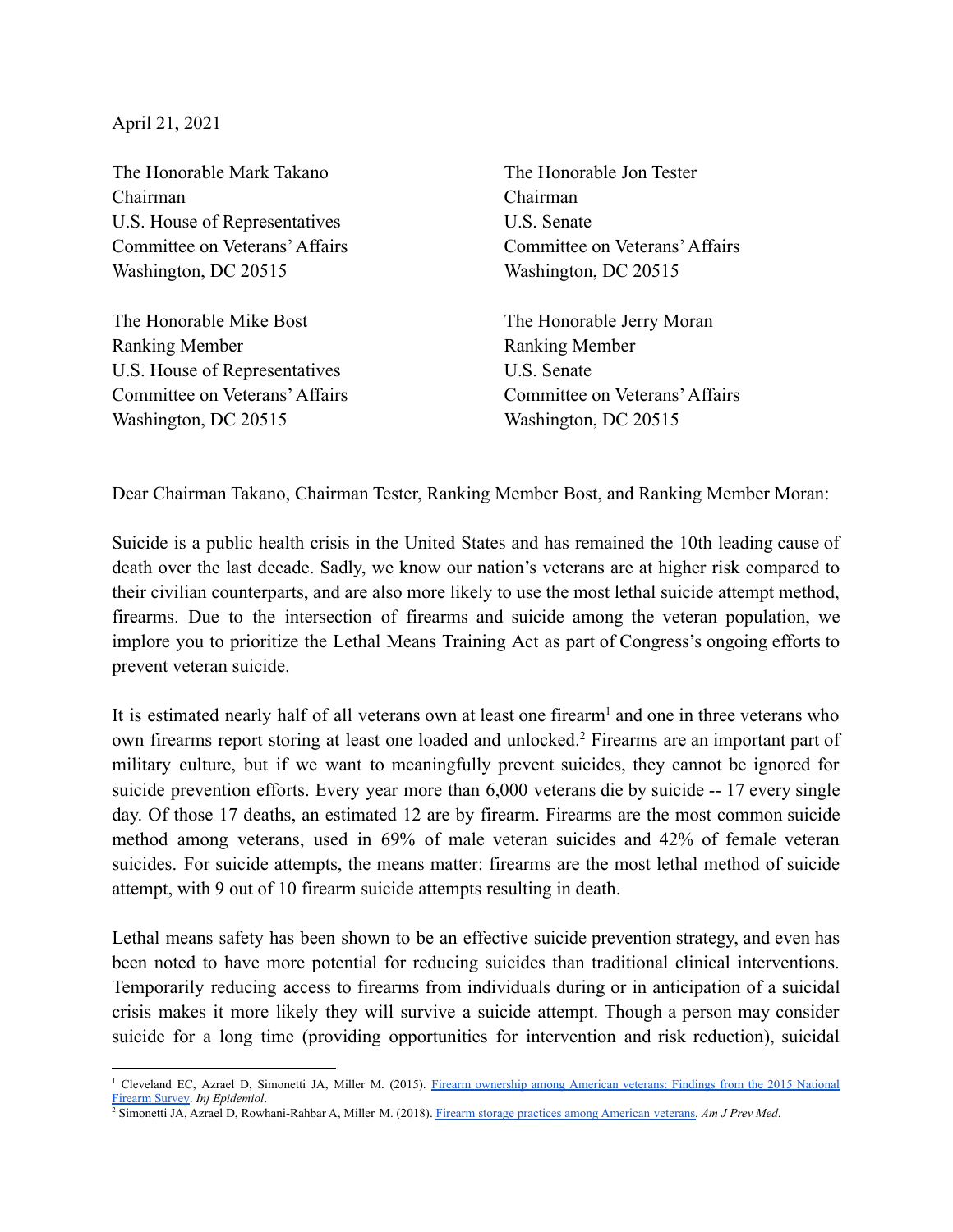crises peak relatively quickly for many people. Access to firearms during that high-risk time period is a key factor in whether or not a person will survive. Though research shows that few individuals substitute means for suicide if their preferred method is not available, if firearms are not available, the person at risk for suicide is much more likely to survive even if they attempt using another method.

We are thankful to the Department of Veterans Affairs (VA) for acknowledging that in order to meaningfully prevent suicide among veterans, addressing access to firearms must be part of the comprehensive suicide prevention plan and for including "Lethal Means Safety" as a strategy to reduce suicides in the recent 2020 Annual Report. We commend these efforts, though we know more is needed to curb the suicide epidemic.

The Lethal Means Training Act is one legislative path to improve suicide prevention efforts. Lethal means safety counseling is an effective healthcare intervention that prevents suicide by helping patients and families reduce access to firearms, or other lethal means, for those at risk. Lethal means safety counseling is the process that healthcare providers undertake to determine if a person at risk of suicide has access to lethal means and subsequently work with the patient and their family or friends to reduce access to firearms until the risk subsides. This allows healthcare providers to work respectfully and in partnership with patients to find mutually-agreeable solutions that temporarily reduce access to guns and in turn, reduce their risk of suicide.

The Coalition to Stop Gun Violence supports evidence-based recommendations developed by the Consortium for Risk-Based Firearm Policy to train all healthcare professionals in lethal means safety counseling.<sup>3</sup> This is particularly important for veterans, as the majority of veterans don't use Veteran Health Administration (VHA) services and the majority of veteran suicide decedents did not recently receive VHA services prior to their death. While the VA is working to expand lethal means counseling, it is imperative that they promote this practice outside of the VHA as well, including by providing in-depth training for Community Care Network providers and others who routinely interact with veterans.

Suicide is preventable and reducing access to firearms while veterans are at risk will save lives. The VA recognizes how important this is to meaningfully prevent suicide among the people who serve and have served our country. Important suicide prevention efforts, including interventions focused on firearms, are underway within the agency, but these efforts must continue to grow in order to stem the suicide epidemic and the disproportionate burden of firearm suicide on veterans. Respectfully addressing access to firearms is a key component of suicide prevention, particularly among veterans. Providing training on lethal means safety counseling to all professionals who routinely interact with veterans via the Lethal Means Training Act must be part of a comprehensive suicide prevention strategy.

<sup>&</sup>lt;sup>3</sup> Allchin A & Chaplin V, on behalf of the Consortium for Risk-Based Firearm Policy. (2017). Breaking Through Barriers: The [Emerging](https://efsgv.org/wp-content/uploads/2017/09/Breaking-through-Barriers-September-2017-Consortium-for-Risk-Based-Firearm-Policy-FINAL.pdf) Role of [Healthcare](https://efsgv.org/wp-content/uploads/2017/09/Breaking-through-Barriers-September-2017-Consortium-for-Risk-Based-Firearm-Policy-FINAL.pdf) Provider Training Programs in Firearm Suicide Prevention.